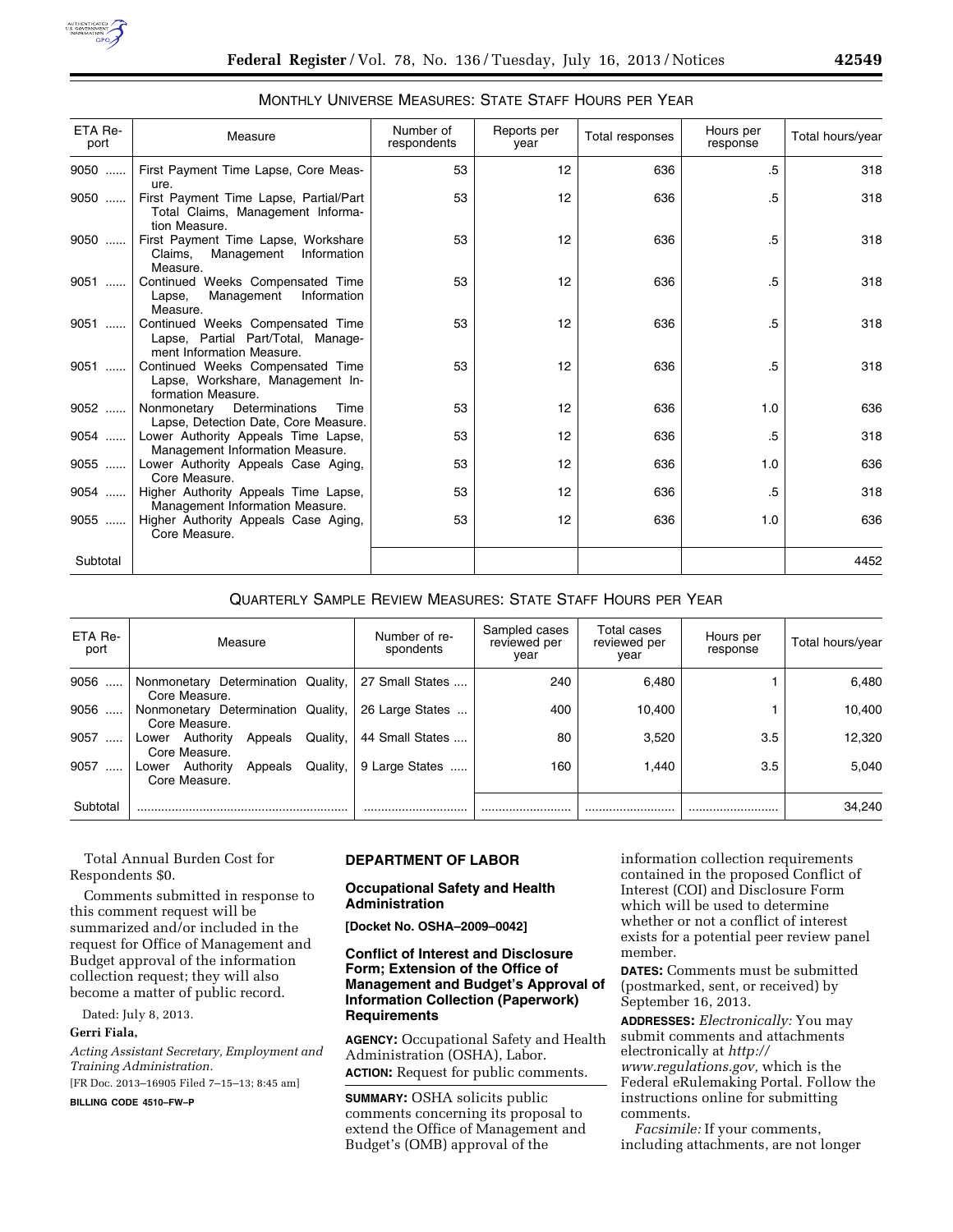than 10 pages you may fax them to the OSHA Docket Office at (202) 693–1648.

*Mail, hand delivery, express mail, messenger, or courier service:* When using this method, you must submit a copy of your comments and attachments to the OSHA Docket Office, Docket No. OSHA–2009–0042, U.S. Department of Labor, Occupational Safety and Health Administration, Room N–2625, 200 Constitution Avenue NW., Washington, DC 20210. Deliveries (hand, express mail, messenger, and courier service) are accepted during the Department of Labor's and Docket Office's normal business hours, 8:15 a.m. to 4:45 p.m., e.t.

*Instructions:* All submissions must include the Agency name and OSHA docket number (OSHA–2009–0042) for the Information Collection Request (ICR). All comments, including any personal information you provide, are placed in the public docket without change, and may be made available online at *[http://www.regulations.gov.](http://www.regulations.gov)*  For further information on submitting comments see the ''Public Participation'' heading in the section of this notice titled **SUPPLEMENTARY INFORMATION**.

*Docket:* To read or download comments or other material in the docket, go to *<http://www.regulations.gov>*  or the OSHA Docket Office at the address above. All documents in the docket (including this **Federal Register**  notice) are listed in the *[http://](http://www.regulations.gov) [www.regulations.gov](http://www.regulations.gov)* index; however, some information (e.g., copyrighted material) is not publicly available to read or download from the Web site. All submissions, including copyrighted material, are available for inspection and copying at the OSHA Docket Office. You may also contact Theda Kenney at the address below to obtain a copy of the ICR.

# **FOR FURTHER INFORMATION CONTACT:**

Theda Kenney or Todd Owen, Directorate of Standards and Guidance, OSHA, U.S. Department of Labor, Room N–3609, 200 Constitution Avenue NW., Washington, DC 20210; telephone (202) 693–2222.

## **SUPPLEMENTARY INFORMATION:**

#### **I. Background**

The Department of Labor, as part of its continuing effort to reduce paperwork and respondent (*i.e.,* employer) burden, conducts a preclearance consultation program to provide the public with an opportunity to comment on proposed and continuing information collection requirements in accord with the Paperwork Reduction Act of 1995 (PRA–95) (44 U.S.C. 3506(c)(2)(A)). This

program ensures that information is in the desired format, reporting burden (time and costs) is minimal, collection instruments are clearly understood, and OSHA's estimate of the information collection burden is accurate. The Occupational Safety and Health Act of 1970 (the OSH Act) (29 U.S.C. 651 *et seq.*) authorizes information collection by employers as necessary or appropriate for enforcement of the OSH Act or for developing information regarding the causes and prevention of occupational injuries, illnesses, and accidents (29 U.S.C. 657). The OSH Act also requires OSHA to obtain such information with minimum burden upon employers, especially those operating small businesses, and to reduce to the maximum extent feasible unnecessary duplication of efforts in obtaining information (29 U.S.C. 657).

OSHA conducts peer reviews to review a draft product for quality by specialists in the field who were not involved in producing the draft. The selection of participants in a peer review is based on expertise, with due consideration of independence. The Office of Management and Budget published the ''Final Information Quality Bulletin for Peer Review'' on December 15, 2004. The Bulletin states ''. . . the agency must address reviewers' potential conflicts of interest (including those stemming from ties to regulated businesses and other stakeholders) and independence from the agency.'' The Bulletin requires agencies to adopt or adapt the committee selection policies employed by the National Academy of Sciences (NAS) when selecting peer reviewers who are not government employees. To fulfill this requirement, OSHA has developed a Conflict of Interest (COI) and Disclosure Form, based on NAS' Conflict of Interest Disclosure form. This form will be used to determine whether or not a conflict exists for a potential peer review panel member.

#### **II. Special Issues for Comment**

OSHA has a particular interest in comments on the following issues:

• Whether the proposed information collection requirements are necessary for the proper performance of the Agency's functions, including whether the information is useful;

• The accuracy of OSHA's estimate of the burden (time and costs) of the information collection requirements, including the validity of the methodology and assumptions used;

• The quality, utility, and clarity of

the information collected; and

• Ways to minimize the burden on employers who must comply; for

example, by using automated or other technological information collection and transmission techniques.

#### **III. Proposed Actions**

OSHA proposes to extend OMB's approval of the COI form, retaining OSHA's current burden hour estimate of 27 hours. The Agency will summarize the comments submitted in response to this notice, and will include this summary in its request to OMB.

*Type of Review:* Extension of a currently approved collection.

*Title:* OSHA's Conflict of Interest (COI) and Disclosure Form.

*OMB Control Number:* 1218–0255. *Affected Public:* Individuals and households.

*Number of Respondents:* 36. *Frequency of Response:* On occasion. *Total Responses:* 36.

*Average Time per Response:* OSHA estimates it will take 30 minutes (.5 hour) to complete the COI short form, and one (1) hour to complete the COI long form.

*Estimated Total Burden Hours:* 27. *Estimated Cost (Operation and Maintenance):* \$0.

## **IV. Public Participation—Submission of Comments on This Notice and Internet Access to Comments and Submissions**

You may submit comments in response to this document as follows: (1) Electronically at *[http://](http://www.regulations.gov)  [www.regulations.gov,](http://www.regulations.gov)* which is the Federal eRulemaking Portal; (2) by facsimile (fax); or (3) by hard copy. All comments, attachments, and other material must identify the Agency name and the OSHA docket number for the ICR (Docket No. OSHA–2009–0042). You may supplement electronic submissions by uploading document files electronically. If you wish to mail additional materials in reference to an electronic or facsimile submission, you must submit them to the OSHA Docket Office (see the section of this notice titled **ADDRESSES**). The additional materials must clearly identify your electronic comments by your name, date, and the docket number so the Agency can attach them to your comments.

Because of security procedures, the use of regular mail may cause a significant delay in the receipt of comments. For information about security procedures concerning the delivery of materials by hand, express delivery, messenger, or courier service, please contact the OSHA Docket Office at (202) 693–2350, (TTY (877) 889– 5627). Comments and submissions are posted without change at *[http://](http://www.regulations.gov)  [www.regulations.gov.](http://www.regulations.gov)* Therefore, OSHA